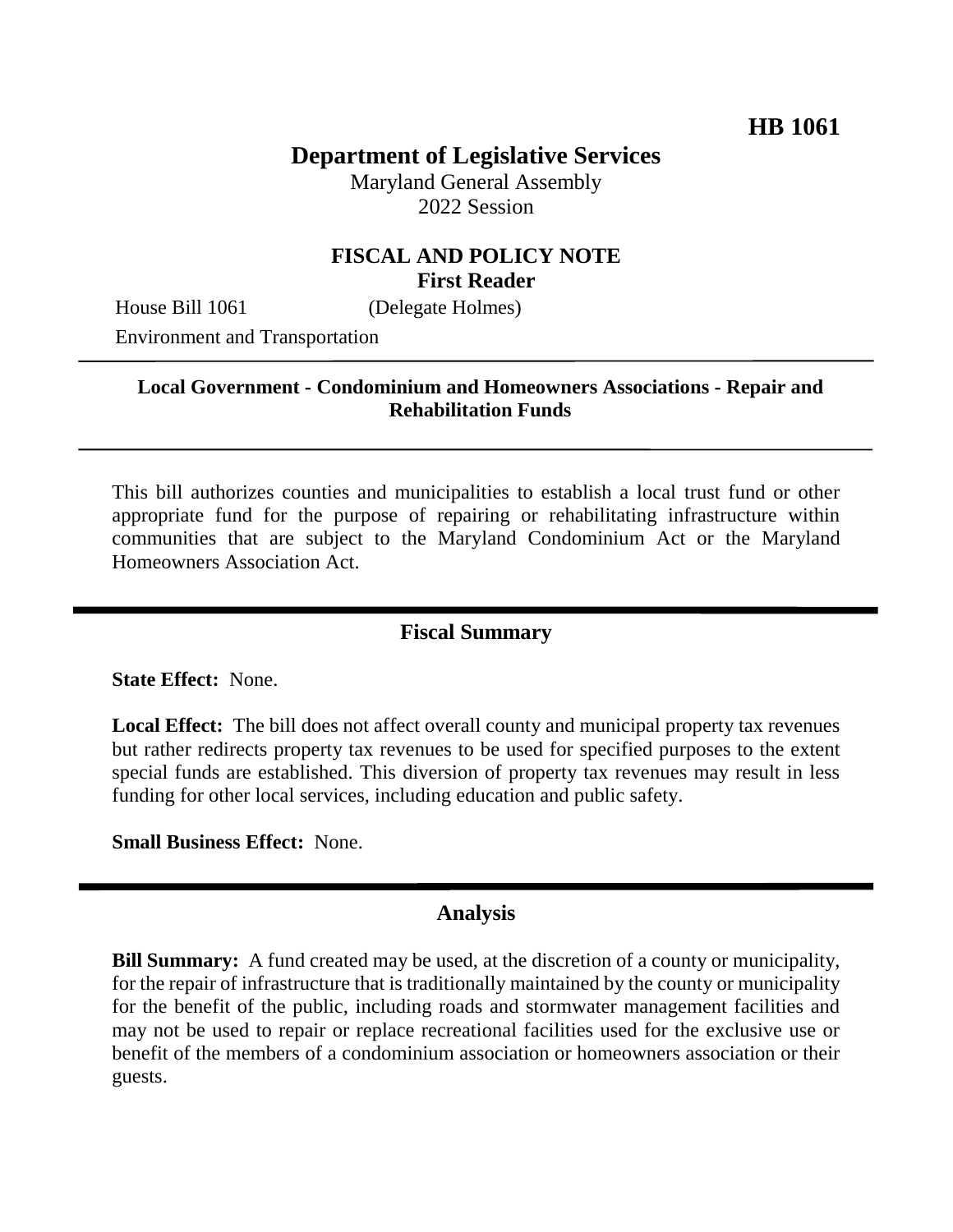A fund established by a county or municipality must consist of (1) property tax revenues paid to the county or municipality by unit owners in a condominium or lot owners in a homeowners association; (2) other appropriations made by the county or municipality for the benefit of the fund; (3) gifts or donations made to the fund; and (4) investment earnings of the fund.

A county or municipality must assign property tax revenues paid to the county or municipality by the unit owners in a condominium or the lot owners in a homeowners association to a fund that is established as follows: (1) 25% of the revenues per year for any condominium association or homeowners association that has not received support from the fund since the date on which the fund was established; and (2) between 10% and 25% of the revenues per year for any condominium association or homeowners association that has received support from the fund since the date on which the fund was established.

A county or a municipality may establish eligibility requirements for the award of funds to a condominium association or homeowners association. A county or municipality must prioritize support for condominiums and homeowners associations that exhibit the greatest need for infrastructure repair or rehabilitation. When evaluating the need for funding to support infrastructure repair, a county or municipality may consider the availability of other funds and resources on which a condominium association or homeowners association may rely.

**Current Law:** There are more than 225,000 condominium units in the State as of July 2021, and approximately 6,850 community associations with an estimated one million residents. For a discussion of common ownership communities, please see **Appendix – Common Ownership Communities**.

**Local Fiscal Effect:** The bill does not alter the overall amount of property taxes collected by local governments. The bill authorizes a local government to establish a fund to pay certain infrastructure costs for homeowners associations and condominium associations. To the extent these funds are established, local governments must direct up to 25% of property tax revenues collected from these various associations to the fund. As a result, local government general fund revenues will be diverted from other local services such as education and public safety. The amount of property tax revenue that may be diverted depends on the amount of property taxes collected from homeowners and condominium associations, which cannot be reliably estimated.

## **Additional Information**

**Prior Introductions:** None.

**Designated Cross File:** None.

HB 1061/ Page 2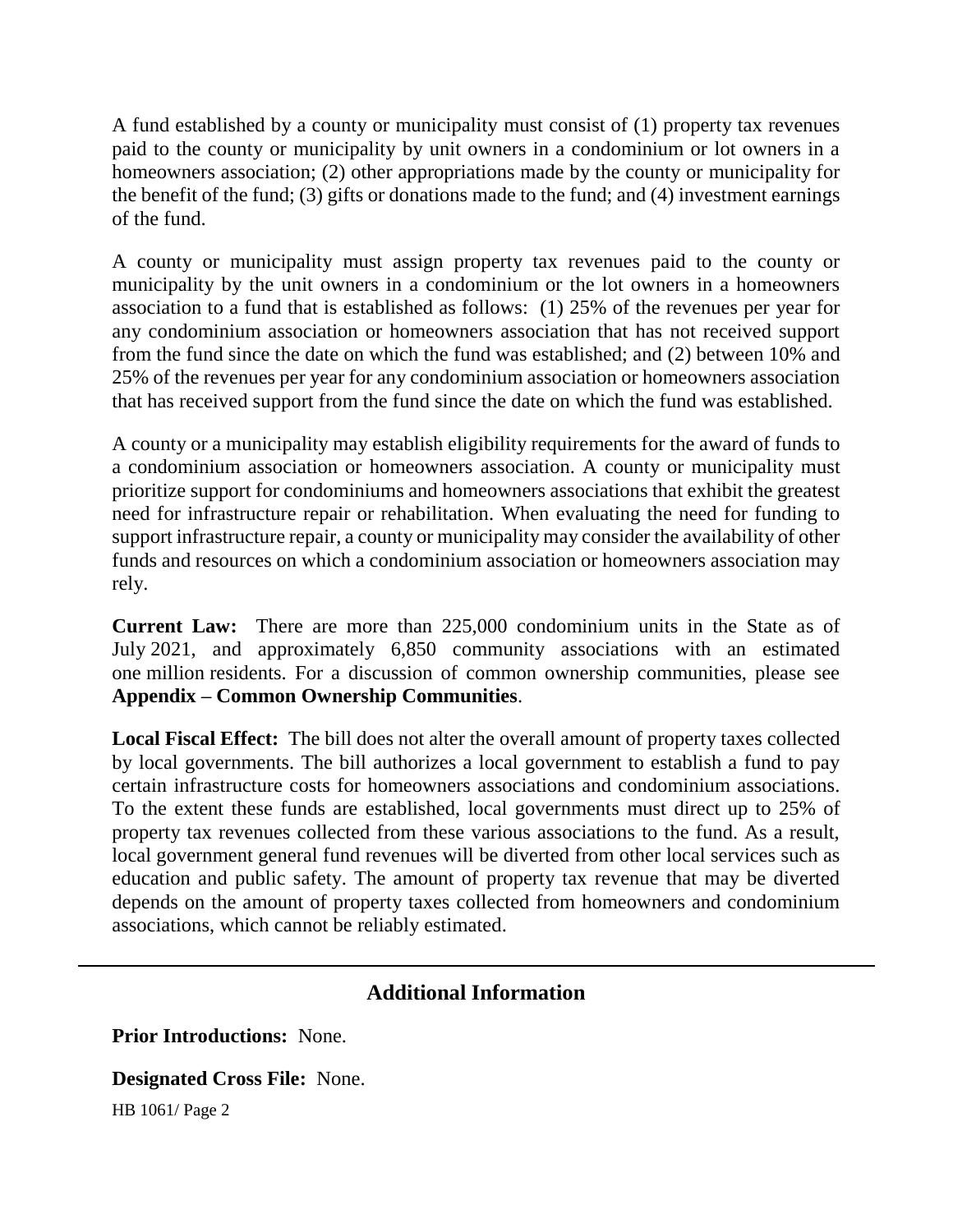**Information Source(s):** Charles, Montgomery, and Prince George's counties; Maryland Association of Counties; Maryland Municipal League; Judiciary (Administrative Office of the Courts); State Department of Assessments and Taxation; Department of Legislative Services

Fiscal Note History: First Reader - February 27, 2022 km/hlb

Analysis by: Michael Sanelli Direct Inquiries to:

(410) 946-5510 (301) 970-5510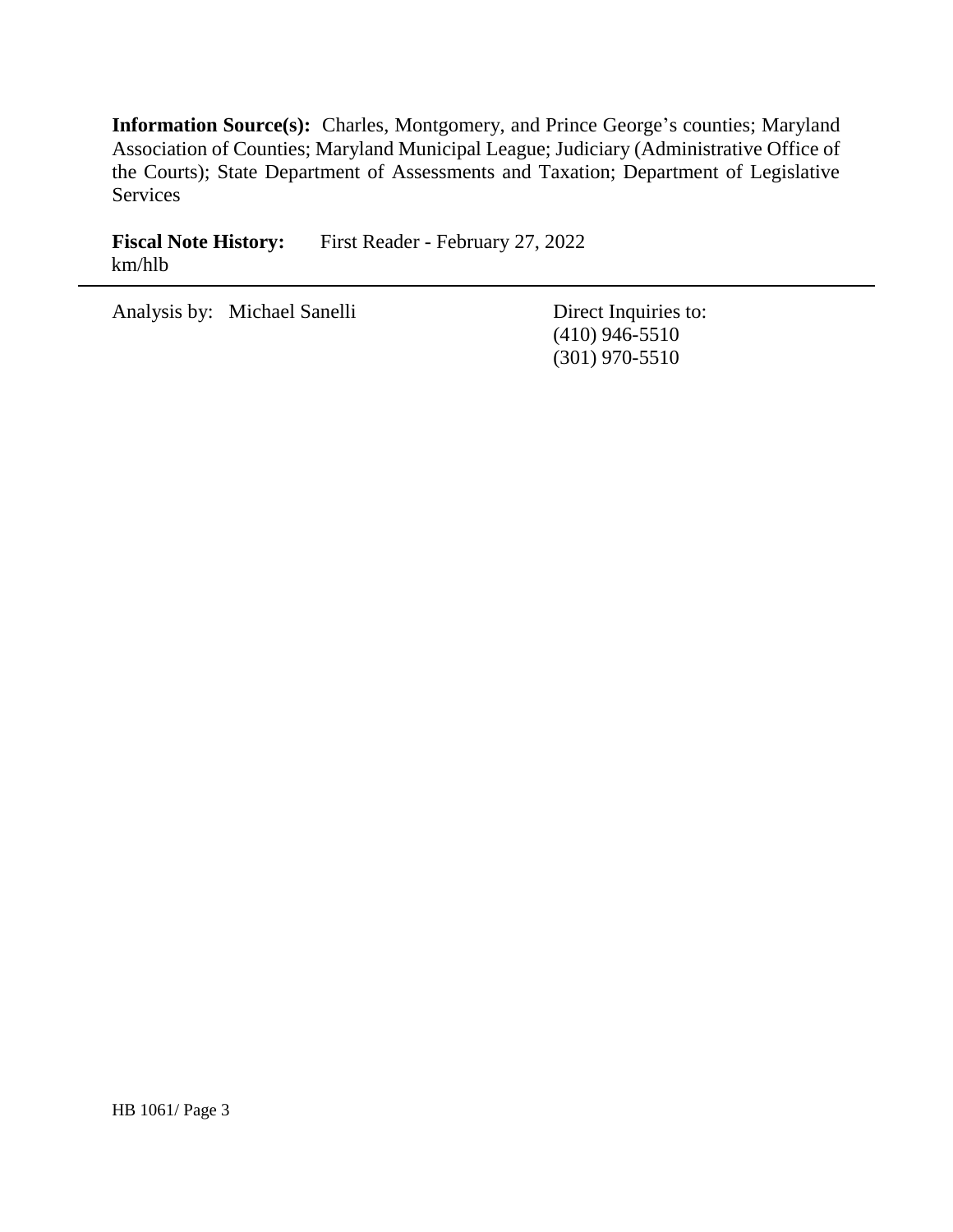# **Appendix – Common Ownership Communities**

When a person purchases a single-family home, condominium, or an interest in a cooperative housing corporation, he or she may also be required to join an association of owners, which is intended to act in the common interests of all the homeowners, condominium unit owners, or cooperative owners in the community. Collectively, these associations are often referred to as common ownership communities (COCs). In Maryland, a growing number of newly constructed or newly converted residences are located in some form of a COC.

The affairs of a condominium are governed by a council of unit owners, which comprises all unit owners. Among other powers, the council of unit owners has the power to impose assessments on the unit owners to pay common expenses. A council of unit owners may delegate its powers to a board of directors, officers, or a managing agent. Condominiums are governed under Title 11 of the Real Property Article.

Many new housing developments are subject to a homeowners association (HOA) that is created by a governing document and has the authority to impose mandatory fees on lots in the development in connection with the provision of services or for the benefit of the lots, the lot owners, or the common areas. HOAs are governed under Title 11B of the Real Property Article.

A cooperative housing corporation or "cooperative" is a corporation that owns real property. A resident of a cooperative does not own his or her unit; rather, the person owns an interest in the corporation, which leases the unit to the person for residential use. Cooperatives are governed by the laws in Title 5, Subtitle 6B of the Corporations and Associations Article.

Condominiums and HOAs may be authorized by their governing documents to impose liens on units or lots to collect unpaid assessments or fees. In a cooperative, the governing documents usually provide for the collection of delinquent fees, and evictions for unpaid fees are generally pursued by way of a landlord-tenant action.

Since registration of the various COCs is not required statewide, the exact number of COCs in Maryland is unknown. However, public offering statements for condominium regimes are required by law to be registered with the Secretary of State (SOS). SOS registration records show that, as of December 2021, 2,768 condominium regimes have been registered with the State. The State Department of Assessments and Taxation, which maintains assessment records based on class of property, reports that there are more than 225,000 condominium units in the State as of July 2021. The Foundation for Community

HB 1061/ Page 4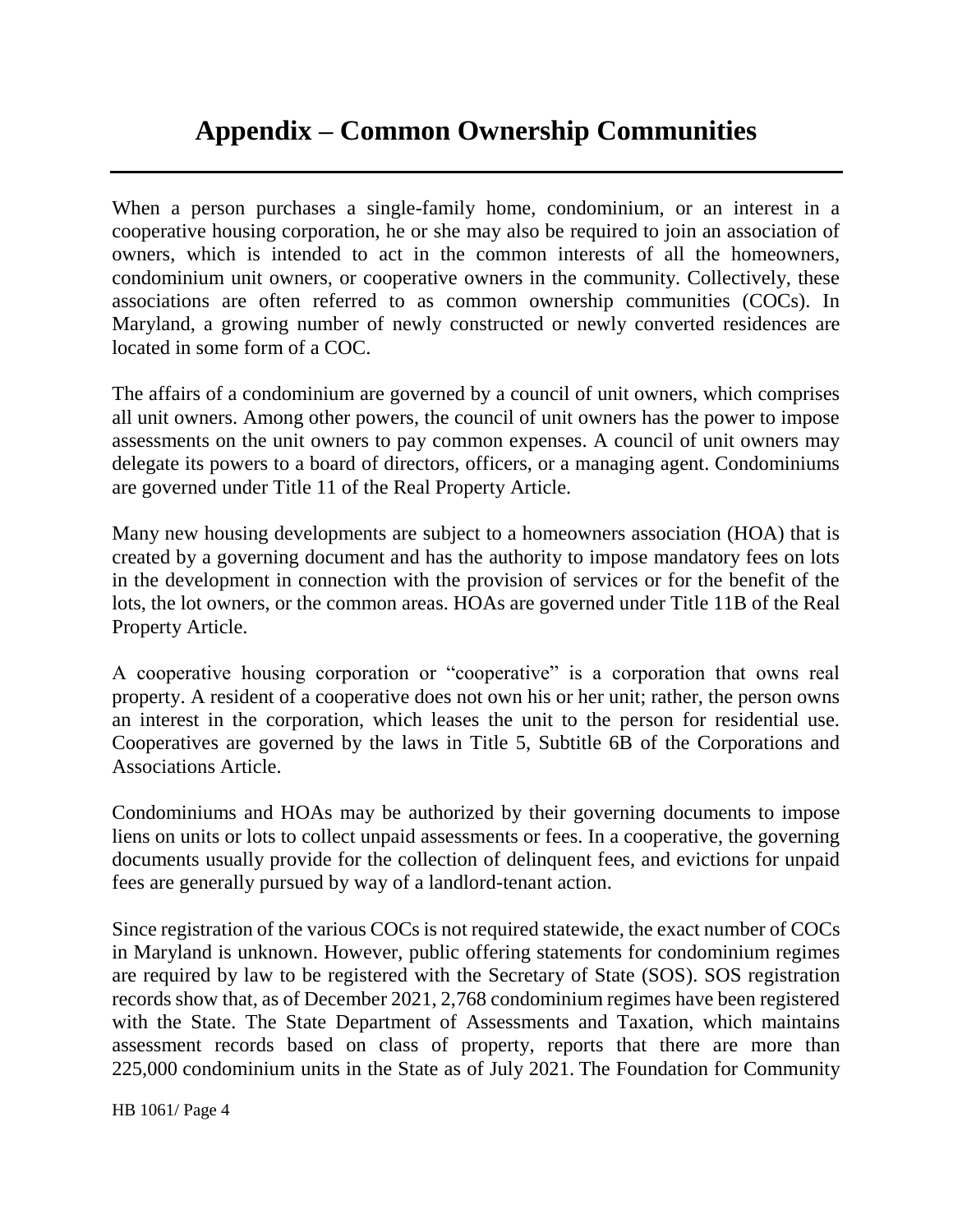Association Research estimated that there were 6,850 community associations with an estimated 1 million residents in these associations in the State in 2020, the most recent information available.

## *Task Force on Common Ownership Communities*

With a growing number of Marylanders residing in COCs, and evidence that some COCs had issues with governance, dispute resolution, and financial stability, the General Assembly created the Task Force on Common Ownership Communities in 2005 (Chapter 469 of 2005). The issues addressed by the task force included the education and training needs of COC boards and prospective buyers, availability of alternative dispute resolution services, special considerations of aging COCs, collection of assessments, and resale of homes within COCs. The task force met 10 times, held five public hearings, and submitted its final report in December 2006. The report's findings and recommendations have served, in subsequent years, as the basis for numerous pieces of legislation intended to improve the operation of COCs. This legislation, enacted from 2007 through 2021:

- authorized a group of three or more unit or lot owners in a condominium or HOA to petition a circuit court to appoint a receiver in specified situations frequently found in aging communities (Chapter 321 of 2007);
- gave the Consumer Protection Division within the Office of the Attorney General increased authority over violations of the Maryland Homeowners Association Act (Chapter 593 of 2007);
- eased restrictions on the ability of condominiums and HOAs to amend their governing documents (Chapters 144 and 145 of 2008 and Chapter 480 of 2017);
- strengthened the transition process from developer to the governing body of a condominium or HOA by allowing the governing body to terminate specified contracts and requiring the developer to provide specified documents (Chapters 95 and 96 of 2009);
- required the governing body of a COC to purchase fidelity insurance or a fidelity bond covering various acts of malfeasance by COC officers, directors, and other specified employees and agents (Chapters 77 and 78 of 2009 and Chapter 615 of 2010);
- granted priority to a specified portion of a lien of a condominium or HOA over the claim of a holder of a first mortgage or first deed of trust in the event of a foreclosure on a unit or lot (Chapter 387 of 2011);
- limited the amount of damages for which the governing body of a condominium or HOA may foreclose on a lien against a unit owner or lot owner (Chapters 448 and 449 of 2013);
- expanded the purposes for which a condominium's board of directors may hold a closed meeting, similar to the law for an HOA, by allowing a meeting to be closed to consider terms or conditions of a business transaction in the negotiation stage if